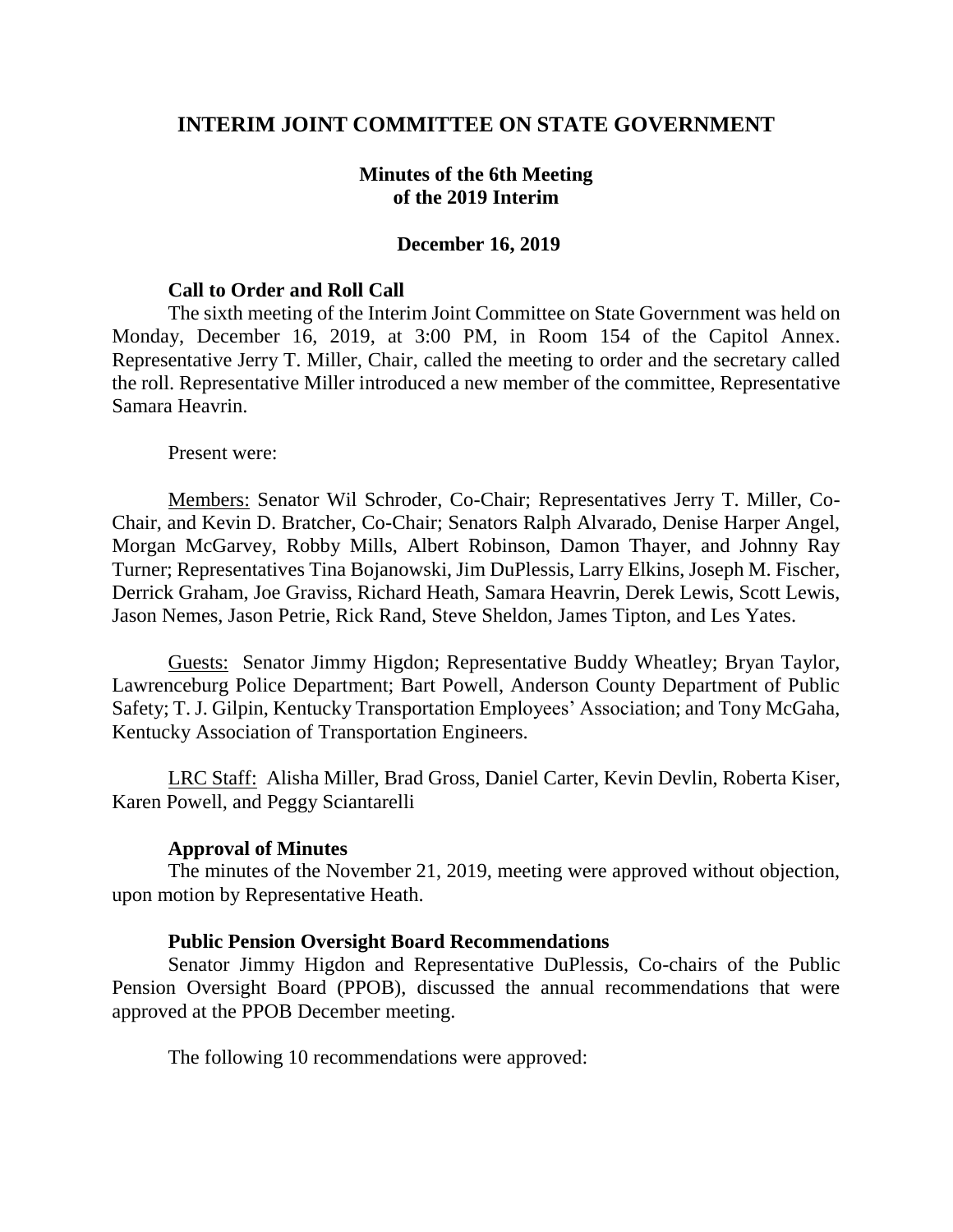#1 – The PPOB should study and evaluate the amortization methods/policies state systems are using to pay off unfunded liabilities, and the impact of layering/stacking of future actuarial gains/losses; (recommended by Representative Miller)

#2 – The Teachers' Retirement System (TRS) should report carried interest at the asset class level; (recommended by Representative Miller)

#3 – In 2020, the PPOB should evaluate: (1) adding the State Treasurer to the PPOB membership; and (2) adding legislators as nonvoting members of the Kentucky Retirement Systems (KRS) and TRS boards; (recommended by Senator Higdon)

#4 – The PPOB should examine issues and potential solutions to KRS concerns regarding who pays the health insurance premium costs of retirees who have service in multiple state-administered retirement systems; (recommended by Senator Higdon)

#5 – The PPOB should examine the level of funding requests for TRS relating to both the pension and retiree health funds and how the 2020 experience study would impact these costs; (recommended by Senator Higdon)

#6 – The PPOB should semiannually request that the Kentucky Deferred Compensation Authority provide updates on plan participation, asset levels, and performance; (recommended by Senator Higdon)

#7 – Legislation should be enacted to convert the Kentucky Employees Retirement System-Nonhazardous (KERS-NH) employer contribution amounts from a payroll-based model to a liability-based model—similar to measures included in BR 292, prefiled for the 2020 Regular Session; (recommended by Representative DuPlessis)

#8 – Based upon the State Auditor's finding regarding compliance with SB 2 (2017 RS), legislation should be enacted to address the problems of: (1) reporting of carried interest; (2) posting of investment contracts online; and (3) the gating process for redacting information from contracts; (recommended by Senator Higdon)

#9 – The Kentucky Retirement Systems housekeeping measures that were presented to PPOB in November 2019 should be enacted; (recommended by Representative Miller)

#10 – The General Assembly should budget sufficient funds to pay the full actuarially required contribution rates to the KERS, State Police Retirement System (SPRS), and TRS pension funds. (recommended by Senator Higdon and Representative DuPlessis)

Committee meeting materials may be accessed online at https://apps.legislature.ky.gov/CommitteeDocuments/33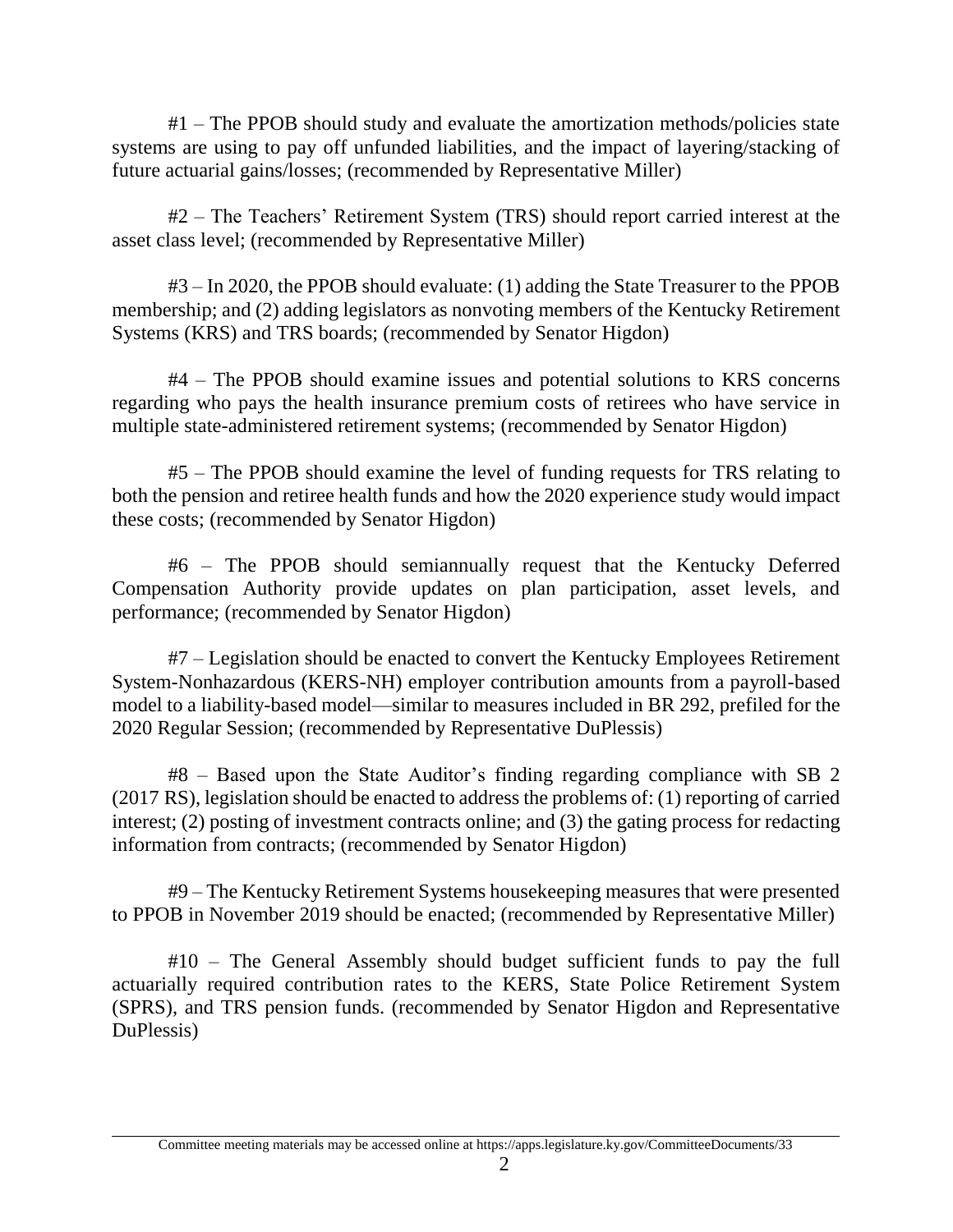Responding to a question from Representative Tipton regarding recommendation #10, Senator Higdon said it is correct that currently TRS is the only system that is not statutorily required to pay the full actuarially required contribution.

# **Discussion of Prefiled Legislation 20 RS BR 463**

Representative Buddy Wheatley discussed BR 463, which he prefiled on November 18, relating to changing beneficiaries after retirement in state-administered retirement systems. The bill would allow a KRS retiree who experiences a qualifying event, including marriage, remarriage, the birth or adoption of a child, or the death of a designated beneficiary, to elect to change his or her beneficiary and optional payment plan; and expand the qualifying events for which a TRS retiree may elect to change his or her beneficiary and optional payment plan to also include a birth or adoption of a child. The election to change beneficiary must be made within 120 days of the qualifying event.

Representative Wheatley said the intent of the legislation is to equalize benefits for KRS and TRS members. It would mainly involve an administrative function and would have no actuarial impact. Currently, TRS retirees are allowed—but KRS retirees are not to change beneficiary if they experience a qualifying event. For TRS, the bill adds birth or adoption of a child as a qualifying event. It specifies a 120-day window for members of both systems, whereas the existing window for TRS is only 60 days.

Senator Schroder said he filed similar legislation in the past and had the impression at that time that the administrative burden would have been significant. Representative Wheatley said TRS had received only 20 requests for beneficiary change as of mid-November this year, and he does not believe the legislation would cause a rigorous administrative burden.

# **20 RS BR 224**

Representative Tipton discussed BR 224, which he prefiled on November 12, relating to dually employed retirement system members. The bill would provide that if a member is working in a regular full-time hazardous duty position that participates in KERS or the County Employees Retirement System (CERS) and is simultaneously employed in a nonhazardous position that is not considered regular full-time, the member shall participate solely as a hazardous duty member and shall not participate under the nonhazardous position unless he or she makes an election within 30 days of taking employment in the nonhazardous position. The provisions would only apply to prospective nonhazardous employment occurring on or after the effective date of the Act.

Representative Tipton said that during the summer he was contacted by Anderson County Judge Executive Orbrey Gritton regarding the county's difficulty in filling EMS positions, which participate in the CERS-nonhazardous system. These positions could be filled on a part-time basis by police officers and sheriff deputies—who participate in the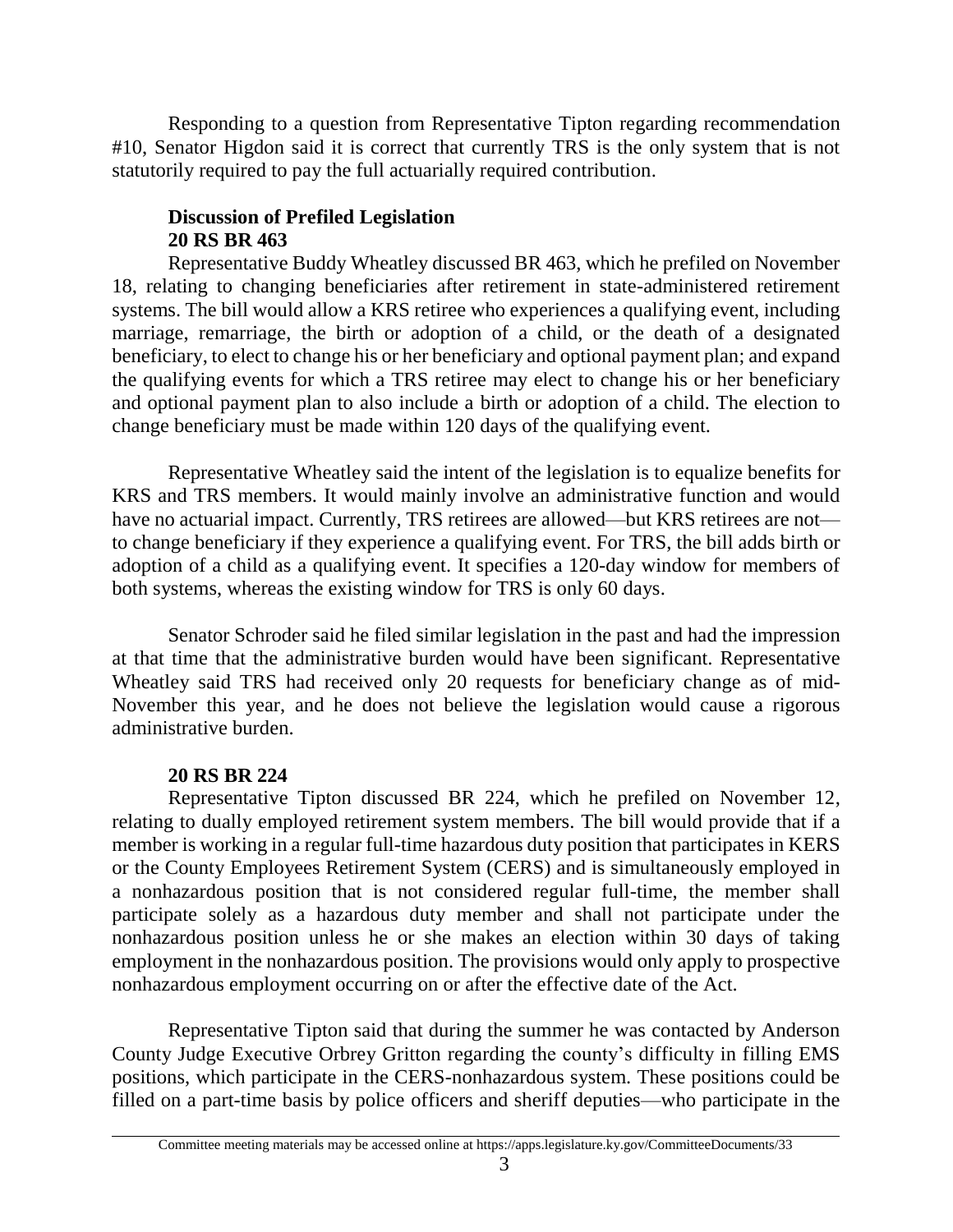CERS-hazardous system—but, in doing so, they would forfeit credit in the hazardous duty system.

*.* 

Bryan Taylor, Chief of Police in Lawrenceburg KY, and Bart Powell, Director of Emergency Management in Anderson County, testified in support of BR 224. Chief Taylor explained that in 2007 and 2008 he was a full-time deputy sheriff under the hazardous duty retirement system but had worked part-time for four months for the jailer in a nonhazardous position. He later learned that, as a result of the part-time job, he lost four months of credit toward his hazardous duty tier-1 retirement. He said other officers who worked for him also had forfeited hazardous duty credit because of their part-time work in the nonhazardous system.

Mr. Powell said that if a hazardous duty employee works only one day of the month in a nonhazardous position, the entire month would be credited to the nonhazardoussystem. He cited examples of hazardous duty employees in Anderson County who planned to retire in the hazardous system but had to work additional months in order to compensate for their nonhazardous part-time work in emergency services. He said there is a massive shortage of EMTs and paramedics in Anderson County, but persons who are qualified to fill the vacant positions are unwilling to do so because it would negatively affect their hazardous duty retirement. He urged the committee to consider what he believes would be an easy regulatory fix to address the problem.

Representative Tipton said that, based on his conversations with officials at the Kentucky League of Cities and the Kentucky Association of Counties, this appears to be an issue statewide.

Representative Graviss said there is a dangerous shortage of staff for the emergency services positions, and he hopes for speedy passage of BR 224 in the 2020 regular session. He thanked Representative Tipton and the Anderson County officials for bringing the issue forward*.*

Representative Tipton said KRS officials did not indicate any major issues with BR 224 before he prefiled it, but he intends to follow up with them. Representative Miller said that an actuarial analysis would probably not be necessary.

Representative Graham said he believes the legislation should be enacted, and he applauded Representative Tipton and the speakers for their efforts.

Representative Sheldon spoke in support of the legislation and questioned whether it possibly could be made retroactive. When he inquired about the number of employees affected, Mr. Powell said his department has 40 employees—22 full-time—but does not know how many would be affected statewide. He reiterated that there is a severe shortage of paramedics in Kentucky. Chief Taylor said he has 15 officers, and five would be affected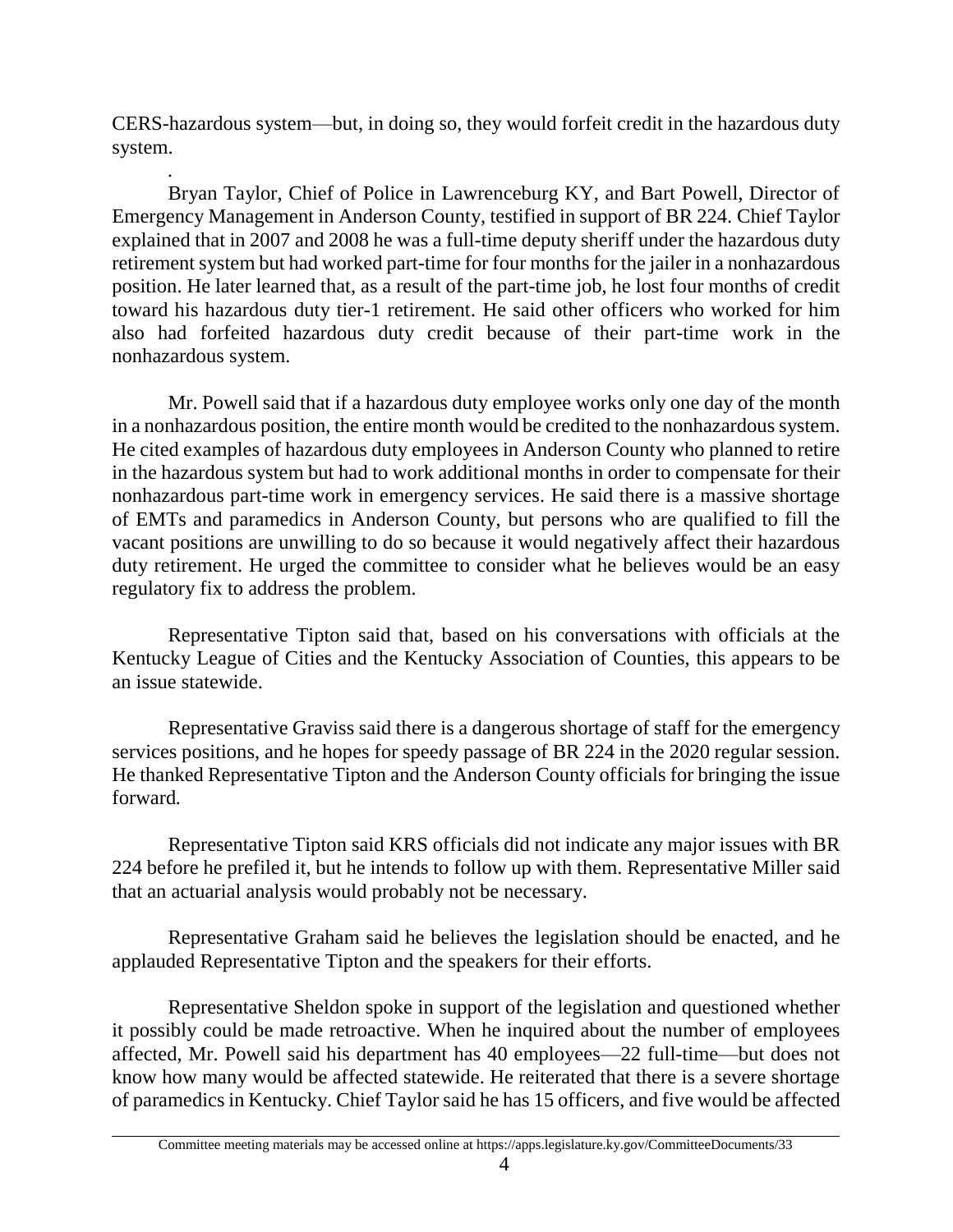by the legislation. Representative Tipton said it would not be feasible to make the bill retroactive because of the administrative burden it would involve.

Senator Schroder said the issue addressed in BR 224 is a problem across the board, including in his home county, Campbell. He looks forward to helping with passage of the legislation.

## **20 RS BR 461**

Representative Tipton discussed BR 461, which he prefiled on December 9, relating to state employee compensation. The bill would provide for an annual cost-of-living adjustment (COLA) for state employees, with the adjustment being the average of the consumer price index for the two calendar years prior to the biennium, and not less than zero.

Representative Tipton said KRS Chapter 18A states that an annual increment of not less than five percent of the base salary or wages shall be granted to each state employee; however, that has not happened in recent history. In today's economy five percent is probably not feasible, but it must be recognized that the state depends on the services provided by its dedicated employees. The state must also compete with the private sector for good quality employees. BR 461 changes "increment" to "cost-of-living adjustment" and would tie the annual increase to the consumer price index. The 2018 annual CPI was 2.4 percent; as of October 2019, it was 1.8 percent. Passage of BR 461 will not make up for the many years without a salary increase, but it is a start, although there is no guarantee that it will be included in the new budget.

T. J. Gilpin, President, Kentucky Transportation Employees' Association (KTEA), and Tony McGaha, President, Kentucky Association of Transportation Engineers (KATE), testified in support of BR 461. Mr. McGaha's testimony included a slide presentation entitled "Rethinking the Annual Increment."

Mr. Gilpin said that KTEA and KATE include about 2,000 Transportation Cabinet employees and that KTEA is the largest state employee organization in Kentucky. Wage stagnation is a crisis in state government. During the past several years of a robust economy state employee salaries have remained relatively flat. The last time state employees received a full five percent increment was in 2001. KTEA and KATE have tried for the last several years to have it included in the biennial budget. They are aware of the pension crisis and now realize that state government can no longer afford a five percent increment.

Mr. McGaha said that state government awarded an engineering salary adjustment five years ago. At that time a salary study of all 50 states ranked Kentucky Transportation Cabinet engineers  $49<sup>th</sup>$  or  $50<sup>th</sup>$ , and a 2019 study finds that ranking unchanged. The cabinet has approximately 450 engineers, and during the past five years 118 have retired, with 36 choosing early retirement and some becoming employed in another state. In that same time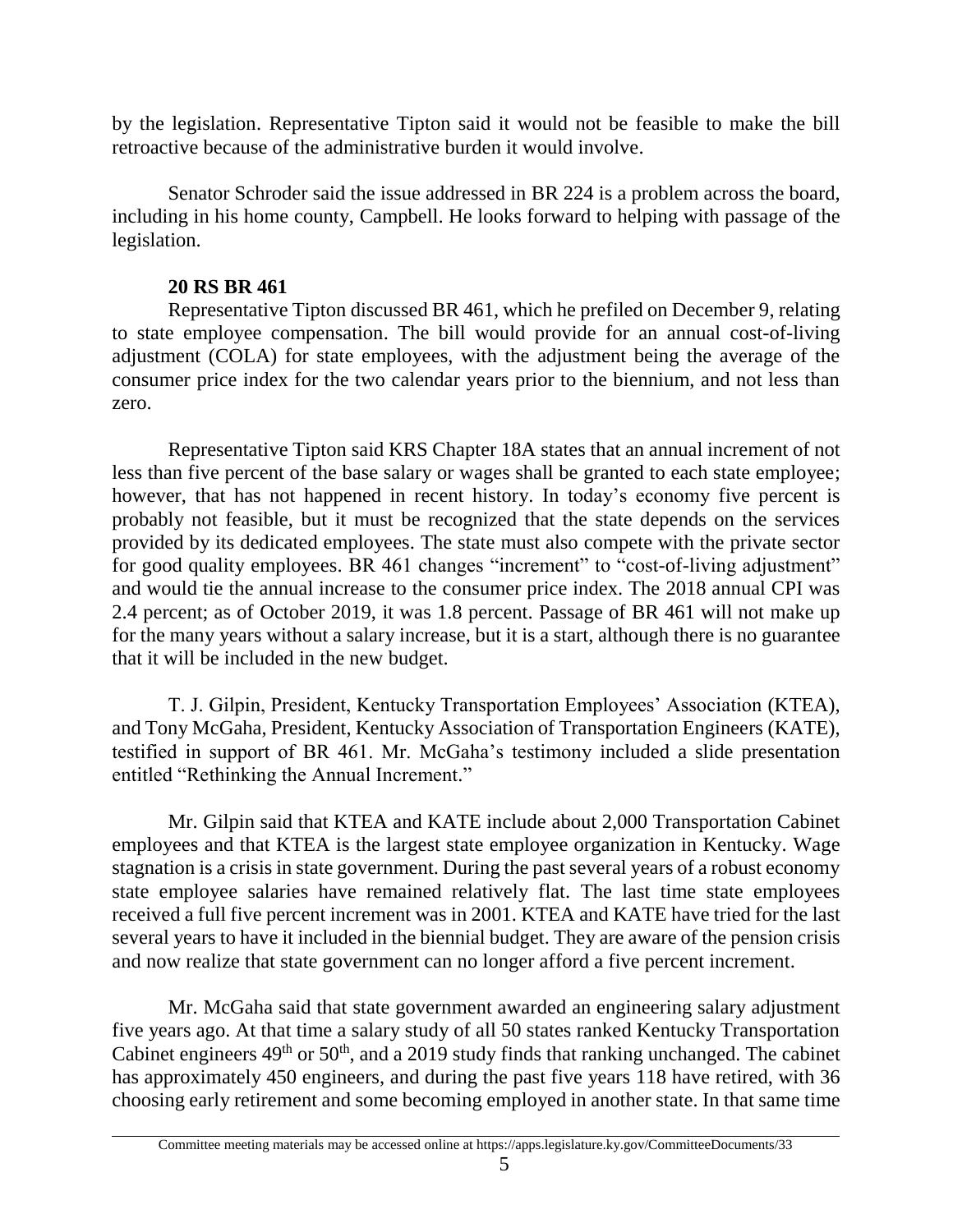period, the cabinet granted 96 scholarships to incoming freshmen; 72 completed the program and were employed full-time in the cabinet. Since then, 16 have resigned. Only three fulfilled their work obligation, and 13 reimbursed the cabinet in order to choose other employment. Thus the cabinet lost 118 engineers but only gained 56 from the incoming students. The scholarship program usually averages 150 applications each year but in 2019 received only about 82. Future interest in working as an engineer for Kentucky state government is starting to wane.

Mr. McGaha said he is branch manager for project delivery and preservation in District 7, Lexington, which covers all construction and maintenance for Fayette, Jessamine, Scott and Woodford Counties. Staffing the maintenance crews has become difficult. The starting pay for an entry level maintenance employee is \$13.27/hour. Most county government maintenance crews pay more than that and even have annual cost-ofliving adjustments. Mr. McGaha said that West Virginia recently granted its state employees a five percent cost-of-living adjustment. According to Jeffrey Fleck, Executive Director of the West Virginia Consolidated Public Retirement Board, back-to-back pay raises appear to be persuading many West Virginia state employees and teachers to postpone retirement.

Mr. Gilpin emphasized that experience does matter and that Kentucky needs to ensure that there are experienced employees in the field. Many Transportation Cabinet jobs require specialized training, degrees, and professional licenses. The cabinet has the ability to hire contract workers, but the cost is much higher, and there would still be need for oversight by experienced and knowledgeable state employees. He said that he and Mr. McGaha appreciate Representative Tipton's help by filing BR 461. They urge the General Assembly to find money in the upcoming biennial budget to fund the cost-of-living adjustments. They said the pay increases are desperately needed and would greatly improve the cabinet's ability to provide needed services. Providing cost-of-living adjustments would also restore one thing that many state employees are missing—and that is "hope."

Representative Tipton said he will request an official fiscal note. Preliminary numbers provided by budget staff indicate that every one percent increase in the CPI would cost \$11.9 million. Staff also informed him that the statute in question does not cover LRC or judicial branch employees; historically, when an increment was given, those employees were granted the same increment. To include LRC and judicial branch employees would cost an additional \$2.4 million for each one percent increase, for a total cost of approximately \$28.5 million for each year of the biennium.

Senator Thayer said the speakers made a good presentation and make a valid case. He is aware of the struggles and met earlier in the day with Transportation Secretary Gray, who also spoke of the problem. He said it is just a matter of finding the money. The General Assembly must strike a balance in the budget and cannot afford to jeopardize the progress that has been made in pension funding. When someone retires early there is a cost to the